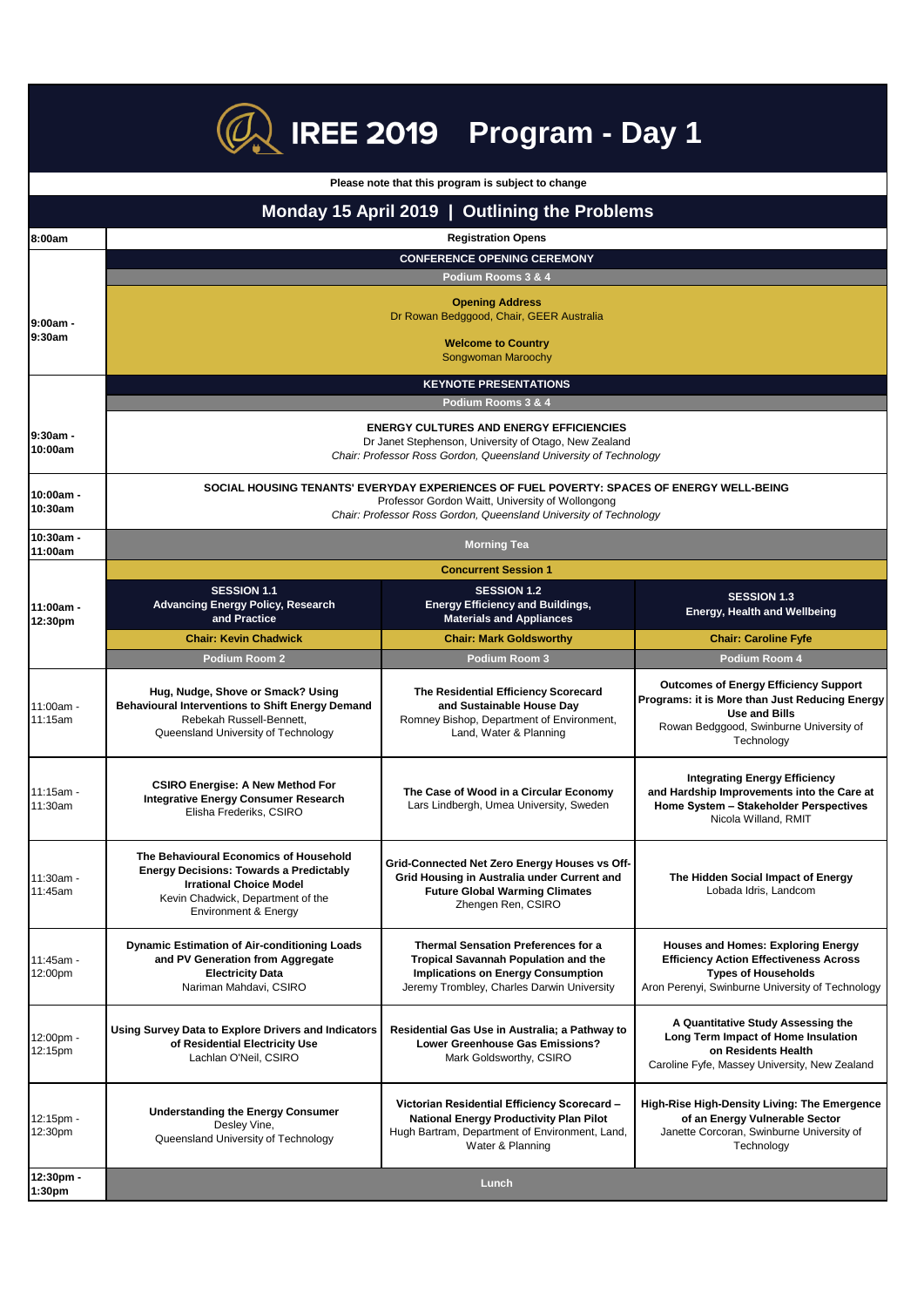|                                | <b>Concurrent Session 2</b>                                                                                                                                                                                                                                              |                                                                                                                                                                      |                                                                                                                                                                                                                                     |  |  |  |
|--------------------------------|--------------------------------------------------------------------------------------------------------------------------------------------------------------------------------------------------------------------------------------------------------------------------|----------------------------------------------------------------------------------------------------------------------------------------------------------------------|-------------------------------------------------------------------------------------------------------------------------------------------------------------------------------------------------------------------------------------|--|--|--|
| 1:30pm -<br>2:30pm             | <b>SESSION 2.1</b><br><b>Advancing Energy Policy, Research</b><br>and Practice                                                                                                                                                                                           | <b>SESSION 2.2</b><br><b>Energy Efficiency and Buildings,</b><br><b>Materials and Appliances</b>                                                                     | <b>SESSION 2.3</b><br>Energy, Health and Wellbeing                                                                                                                                                                                  |  |  |  |
|                                | <b>Chair: Phillipa Watson</b>                                                                                                                                                                                                                                            | <b>Chair: Zhengen Ren</b>                                                                                                                                            | <b>Chair: Diana Hernández</b>                                                                                                                                                                                                       |  |  |  |
|                                | Podium Room 2                                                                                                                                                                                                                                                            | Podium Room 3                                                                                                                                                        | Podium Room 4                                                                                                                                                                                                                       |  |  |  |
| 1:30pm -<br>1:45pm             | Renewable Energy Generation at Home -<br><b>Motivations to Trade Energy</b><br>Phillipa Watson, University of Tasmania                                                                                                                                                   | 6 Stars and Beyond - How the Residential<br><b>Building Industry is Achieving the Energy</b><br><b>Efficiency Requirements</b><br>Michael Ambrose, CSIRO             | Healthy Homes: A Randomised Control Trial of<br>1,000 Vulnerable Households<br>Scott Kelly, University of Technology Sydney                                                                                                         |  |  |  |
| 1:45pm -<br>2:00pm             | <b>Embracing Machine Learning: Understanding</b><br><b>Customer Engagement Segments with Energy</b><br><b>Technology</b><br>Ryan McAndrew,<br>Queensland University of Technology                                                                                        | The Effectiveness of Macro-encapsulated Phase<br><b>Change Materials in Australian Residential</b><br><b>Building</b><br>Seung Ho Lee, University of South Australia | "De-weathering" through Weatherization: A<br><b>Conceptual Application of the Weathering</b><br>Hypothesis to the Energy Insecurity and Stress<br><b>Nexus</b><br>Diana Hernández, Columbia University,<br>United States of America |  |  |  |
| 2:00pm -<br>2:15 <sub>pm</sub> | <b>Trajectory for Low Energy Buildings</b><br>Jodie Pipkorn, Department of the Environment<br>& Energy                                                                                                                                                                   | <b>Desiccant Evaporative Cooling Systems for</b><br><b>Brisbane Climate</b><br>Ramadas Narayanan, CQ University                                                      | <b>Energy Efficiency and Thermal Comfort in NSW</b><br>Social Housing: Real World Evaluation of<br><b>Upgrade Strategies</b><br>Daniel Daly, University of Wollongong                                                               |  |  |  |
| 2:15pm -<br>2:30pm             | Investigating the Energy Efficiency Conversation in<br>the Australian Volume Home Building Sector<br>Erika Bartak, University of Melbourne                                                                                                                               | Where to from here for Residential Energy<br>Efficiency Standards in Australia? -<br>A Practitioner's Perspective<br>Steve Watson, Red Sustainability Consultants    | <b>Power Disconnections in Remote Indigenous</b><br><b>Communities: Impacts on Health and Wellbeing</b><br>Petra Buergelt, Charles Darwin University                                                                                |  |  |  |
|                                | How To' Professional Development Workshops                                                                                                                                                                                                                               |                                                                                                                                                                      |                                                                                                                                                                                                                                     |  |  |  |
|                                | Professional Development Workshop 1                                                                                                                                                                                                                                      | <b>Professional Development Workshop 2</b>                                                                                                                           | <b>Professional Development Workshop 3</b>                                                                                                                                                                                          |  |  |  |
|                                | Podium Room 2                                                                                                                                                                                                                                                            | Podium Room 3                                                                                                                                                        | Podium Room 4                                                                                                                                                                                                                       |  |  |  |
| 2:30pm -<br>3:30pm             | How to Write Proposals to Gain<br><b>Government Funding</b><br>Martin Jones, Victorian Department of Environment,<br>Land, Water and Planning                                                                                                                            | How to Inform the Next Generation Residential<br><b>Energy Assessment Tools</b><br>Lachlan Mudge, Barbara Hardy Institute                                            | How to Measure Health and<br><b>Energy Outcomes</b><br>Scott Kelly, University of Technology Sydney                                                                                                                                 |  |  |  |
| 3:30pm -<br>4:00pm             | <b>Afternoon Tea</b>                                                                                                                                                                                                                                                     |                                                                                                                                                                      |                                                                                                                                                                                                                                     |  |  |  |
|                                | <b>CHALLENGE OF THE DAY</b>                                                                                                                                                                                                                                              |                                                                                                                                                                      |                                                                                                                                                                                                                                     |  |  |  |
|                                | Podium Rooms 3 & 4                                                                                                                                                                                                                                                       |                                                                                                                                                                      |                                                                                                                                                                                                                                     |  |  |  |
| 4:00pm -<br>5:00pm             | Expert Panel: Multiple Perspectives on the Changing Energy Landscape<br>A panel of experts from policy, practice and research will pitch their top three priorities to tackle the challenge.<br>Delegates will then vote in an online poll for their preferred solution. |                                                                                                                                                                      |                                                                                                                                                                                                                                     |  |  |  |
|                                | Kevin Chadwick, Department of the Environment and Energy, Lynne Gallagher, Energy Consumers Australia & Neil Horrocks, Redback Technology<br>Chair: Professor Ross Gordon, Queensland University of Technology                                                           |                                                                                                                                                                      |                                                                                                                                                                                                                                     |  |  |  |
| 5:00pm                         | End of Day 1                                                                                                                                                                                                                                                             |                                                                                                                                                                      |                                                                                                                                                                                                                                     |  |  |  |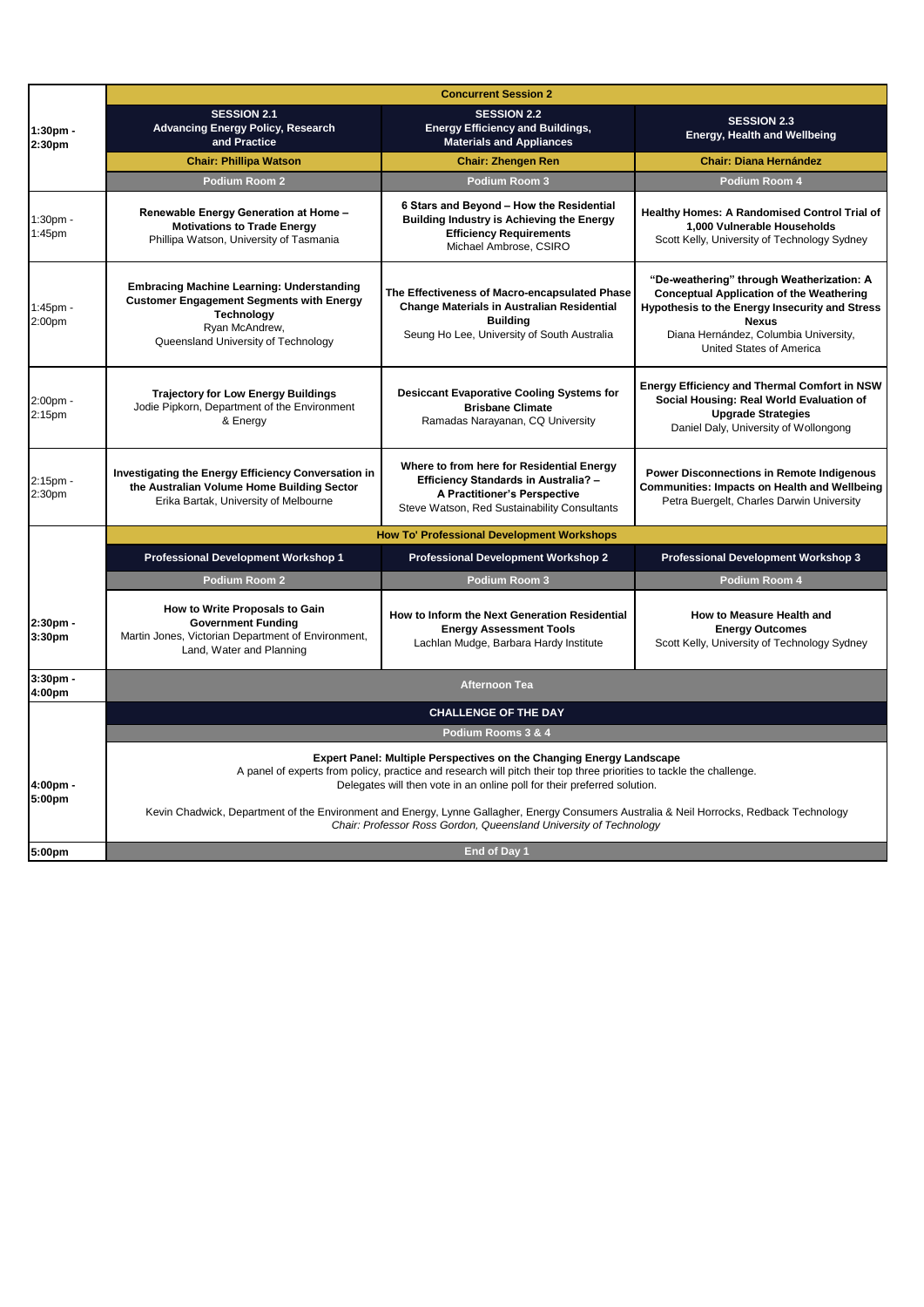## **Program - Day 2**

|                                 |                                                                                                                                                                                                            | Please note that this program is subject to change                                                                                                                                                        |                                                                                                                                                                                                 |  |  |  |
|---------------------------------|------------------------------------------------------------------------------------------------------------------------------------------------------------------------------------------------------------|-----------------------------------------------------------------------------------------------------------------------------------------------------------------------------------------------------------|-------------------------------------------------------------------------------------------------------------------------------------------------------------------------------------------------|--|--|--|
|                                 |                                                                                                                                                                                                            | Tuesday 16 April 2019   Proposing Solutions                                                                                                                                                               |                                                                                                                                                                                                 |  |  |  |
| 8:00am                          | <b>Registration Opens</b>                                                                                                                                                                                  |                                                                                                                                                                                                           |                                                                                                                                                                                                 |  |  |  |
|                                 | <b>KEYNOTE PRESENTATIONS</b>                                                                                                                                                                               |                                                                                                                                                                                                           |                                                                                                                                                                                                 |  |  |  |
|                                 | Podium Rooms 3 & 4                                                                                                                                                                                         |                                                                                                                                                                                                           |                                                                                                                                                                                                 |  |  |  |
|                                 |                                                                                                                                                                                                            | THE FUTURE OF ENERGY                                                                                                                                                                                      |                                                                                                                                                                                                 |  |  |  |
| $9:00am -$<br>9:30am            |                                                                                                                                                                                                            | Dr Wen Wu, data61                                                                                                                                                                                         |                                                                                                                                                                                                 |  |  |  |
|                                 | Chair: Professor Rebekah Russell-Bennett, Queensland University of Technology                                                                                                                              |                                                                                                                                                                                                           |                                                                                                                                                                                                 |  |  |  |
| $9:30am -$                      | <b>AFFORDABLE CLEAN ENERGY FOR PEOPLE ON LOW INCOMES</b><br>Kellie Caught, Australian Council of Social Service                                                                                            |                                                                                                                                                                                                           |                                                                                                                                                                                                 |  |  |  |
| 10:00am                         | Chair: Professor Rebekah Russell-Bennett, Queensland University of Technology                                                                                                                              |                                                                                                                                                                                                           |                                                                                                                                                                                                 |  |  |  |
| 10:00am -<br>10:30am            | <b>Morning Tea</b>                                                                                                                                                                                         |                                                                                                                                                                                                           |                                                                                                                                                                                                 |  |  |  |
|                                 |                                                                                                                                                                                                            | <b>Concurrent Session 3</b>                                                                                                                                                                               |                                                                                                                                                                                                 |  |  |  |
|                                 | <b>SESSION 3.1</b>                                                                                                                                                                                         | <b>SESSION 3.2</b>                                                                                                                                                                                        | <b>SESSION 3.3</b>                                                                                                                                                                              |  |  |  |
| 10:30am -<br>12:00pm            | <b>Energy Efficiency and Buildings,</b><br><b>Materials and Appliances</b>                                                                                                                                 | <b>Energy Justice and Affordability</b>                                                                                                                                                                   | <b>Energy, Health and Wellbeing</b>                                                                                                                                                             |  |  |  |
|                                 | <b>Chair: Nicola Willand</b>                                                                                                                                                                               | <b>Chair: Luke Reade</b>                                                                                                                                                                                  | <b>Chair: Rowan Bedggood</b>                                                                                                                                                                    |  |  |  |
|                                 | Podium Room 2                                                                                                                                                                                              | Podium Room 3                                                                                                                                                                                             | Podium Room 4                                                                                                                                                                                   |  |  |  |
| 10:30am -<br>10:45am            | <b>Collecting and Analysing Indoor Temperatures for</b><br><b>Health: A Review of Methods</b><br>Nicola Willand, RMIT University                                                                           | Getting Households on Board with Demand<br>Management<br>Reid Ossington, CitySmart                                                                                                                        | The Well-being of Aboriginal Staff when<br><b>Providing Energy Efficiency Support to</b><br>Aboriginal Households is Important Too<br>Rowan Bedggood, Swinburne University of<br>Technology     |  |  |  |
| 10:45am -<br>11:00am            | Is the Current Regulatory Framework for<br><b>Energy Efficiency Failing Small Inner-Urban</b><br><b>House Design?</b><br>Erika Bartak, Filter ESD                                                          | Small-Scale Renewables Uptake for<br><b>Low-Income Households</b><br>Oshan Jayawardena, University of Tasmania                                                                                            | Use of Energy to Maintain Health and Well-being<br>in Older Households<br>Theresa Harada, Macquarie University                                                                                  |  |  |  |
| 11:00am -<br>11:15am            | The Impact of Colorbond Roof Color on<br>Internal Temperature, Livability and Comfort<br>in New Low Cost Homes<br>Jessie Parrish, City of Gosnells                                                         | Low-income Rental Households and PV:<br><b>The Reluctant Prosumer</b><br>Ellis Judson, Swinburne University of Technology                                                                                 | Using Household Personas for Co-Designing<br><b>Messages and Communications Strategies for</b><br><b>Electricity Demand Management</b><br>Kate Letheren, Queensland University of<br>Technology |  |  |  |
| $11:15am -$<br>11:30am          | Analysis of Impact of Air Leakage on<br><b>Housing Energy Efficiency</b><br>Zhengen Ren, CSIRO                                                                                                             | Does the Energy Efficiency of a New Dwelling<br>Vary with the Socio-economic Status of the Area<br>in Which it is Built?<br>Melissa James, CSIRO                                                          | Ignite*Energy: Can using Virtual Reality (VR)<br><b>Experiences Encourage Energy Efficient and</b><br>Pro-environmental Behaviours?<br>Tracey Benson, University of Canberra                    |  |  |  |
| $11:30am -$<br>11:45am          | A Machine Learning Approach for Modelling Air-<br><b>Conditioner Heating Behaviour</b><br>Ying Guo, CSIRO                                                                                                  | <b>Shifting Power: Improving Choice and</b><br><b>Control Through Energy Efficiency Standards</b><br>for Rental Housing in Queensland<br>Luke Reade, QCOSS                                                | <b>Multi-owned Residences: Barriers to Energy</b><br><b>Efficiency in High-Rise High-Density Apartment</b><br><b>Blocks</b><br>Janette Corcoran, Swinburne University of<br>Technology          |  |  |  |
| 11:45am -<br>12:00pm            | <b>Electronic Building Passports and Resilient Cooling:</b><br>An Overview of these National and International<br><b>Programs and Why They Matter</b><br>Wendy Miller, Queensland University of Technology | Addressing Energy Poverty and Affordability for<br>a Just Transition to Net Zero Emissions in the<br>АСТ<br>Su Wild-River, ACT Government, Environment,<br>Planning & Sustainable Development Directorate | <b>Measuring Multiple Impacts of Energy Efficiency</b><br>for Low Income Households<br>Lee Huuskes, NSW Office of Environment &<br>Heritage                                                     |  |  |  |
| 12:00pm -<br>1:00 <sub>pm</sub> |                                                                                                                                                                                                            | Lunch                                                                                                                                                                                                     |                                                                                                                                                                                                 |  |  |  |